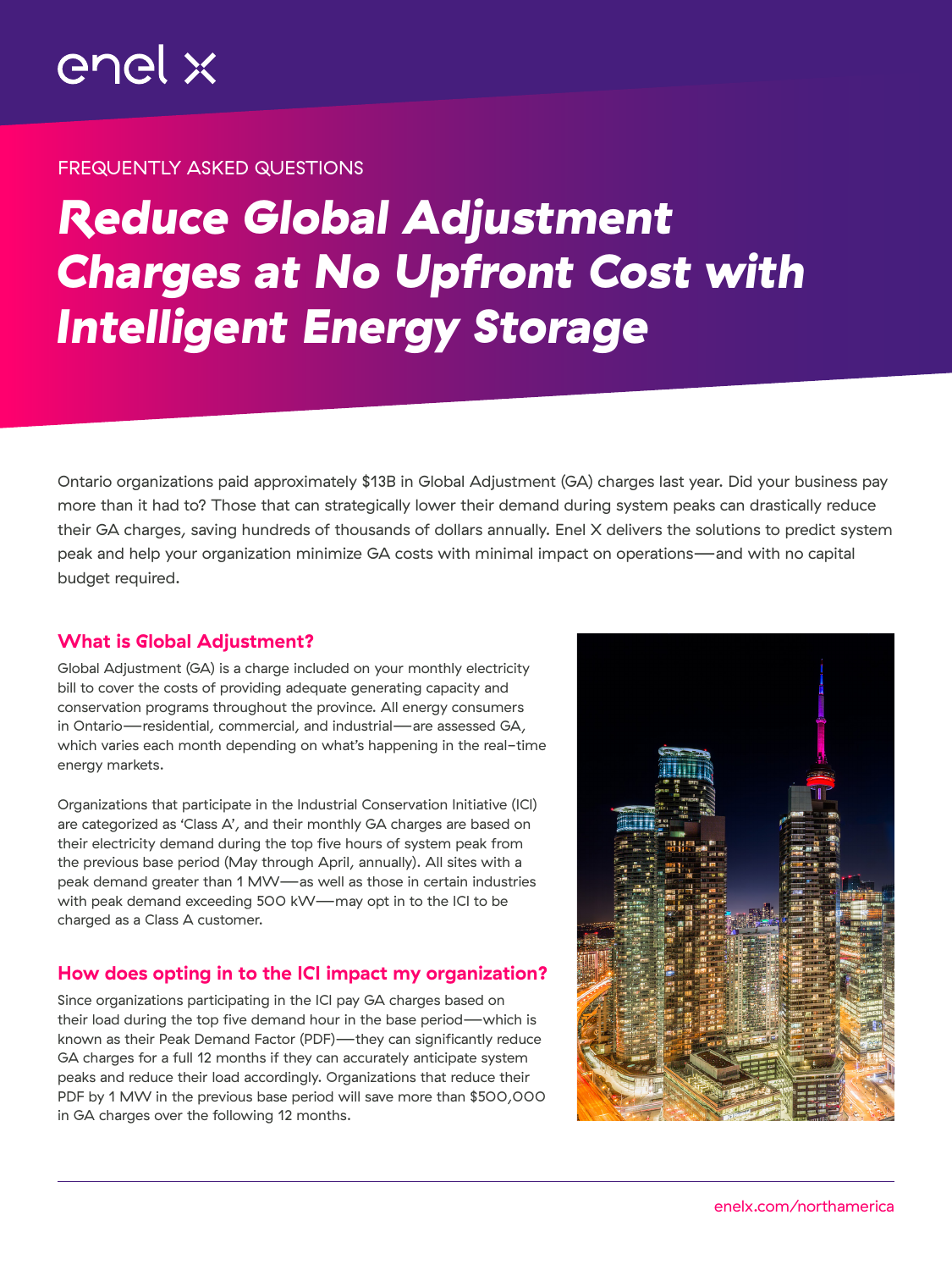## How will I know when to reduce my demand?

Accurately predicting the peak periods that set GA fees requires a great deal of precision. This is where Enel X makes it easy. Our advanced technology, market data, and weather information form the basis of a complex predictive model that we use to calculate the likelihood of system peaks each day for more than 1,100 sites across North America. Based on that information, our software recognizes when system peak is most likely and automatically initiates the use of on-site distributed energy resources, such as advanced energy storage technology, to provide power to the site and temporarily reduce demand on the grid.

#### How do I reduce my demand on the grid?

The key to keeping GA costs in check is reducing your demand on the grid at the right time. Traditionally, this meant curtailing energy use within the site. However, that approach limits the amount your organization can save to the amount of equipment you're willing to shut down when a peak interval is forecasted.

Intelligent energy storage technology enables businesses to reduce their demand without curtailing energy usage, providing a temporary source of power your building can rely on while the grid is at system peak. This shift to the power supplied by an energy storage solution is automatic and seamless. That means you can reduce your GA charges without shutting down additional equipment or manually switching to a backup generator.

#### How does intelligent energy storage help reduce GA costs?

Combining our proprietary predictive analytics (based on the more than 1 billion points of energy data we collect each month) with externally sourced weather and market data, our market analysts continually monitor the market to assess the likelihood of a system peak.

When a system peak is anticipated, our solution automatically discharges the intelligent energy storage technology to transition the appropriate load for your site off of the grid. Your site will experience no difference in energy consumption, but your GA charges will decrease as if it did.

## How does Enel X help manage an intelligent energy storage system?

To help our customers capitalize on the opportunity to leverage intelligent energy storage, Enel X will help select, purchase, and install the right solution for each of your sites at no upfront cost.

Our innovative software is designed to optimize the financial value of an intelligent energy storage system. When lowcost energy is available, the software will set the system to "charge" and store energy for future use. This not only provides a low-cost alternative power source for reducing GA charges, but also enables your organization to generate new revenue by participating in demand response programs and reduce costs by managing risk on the energy markets.



*Over the past five years, Class A customers have paid ~\$500,000/MW of peak demand annually.*